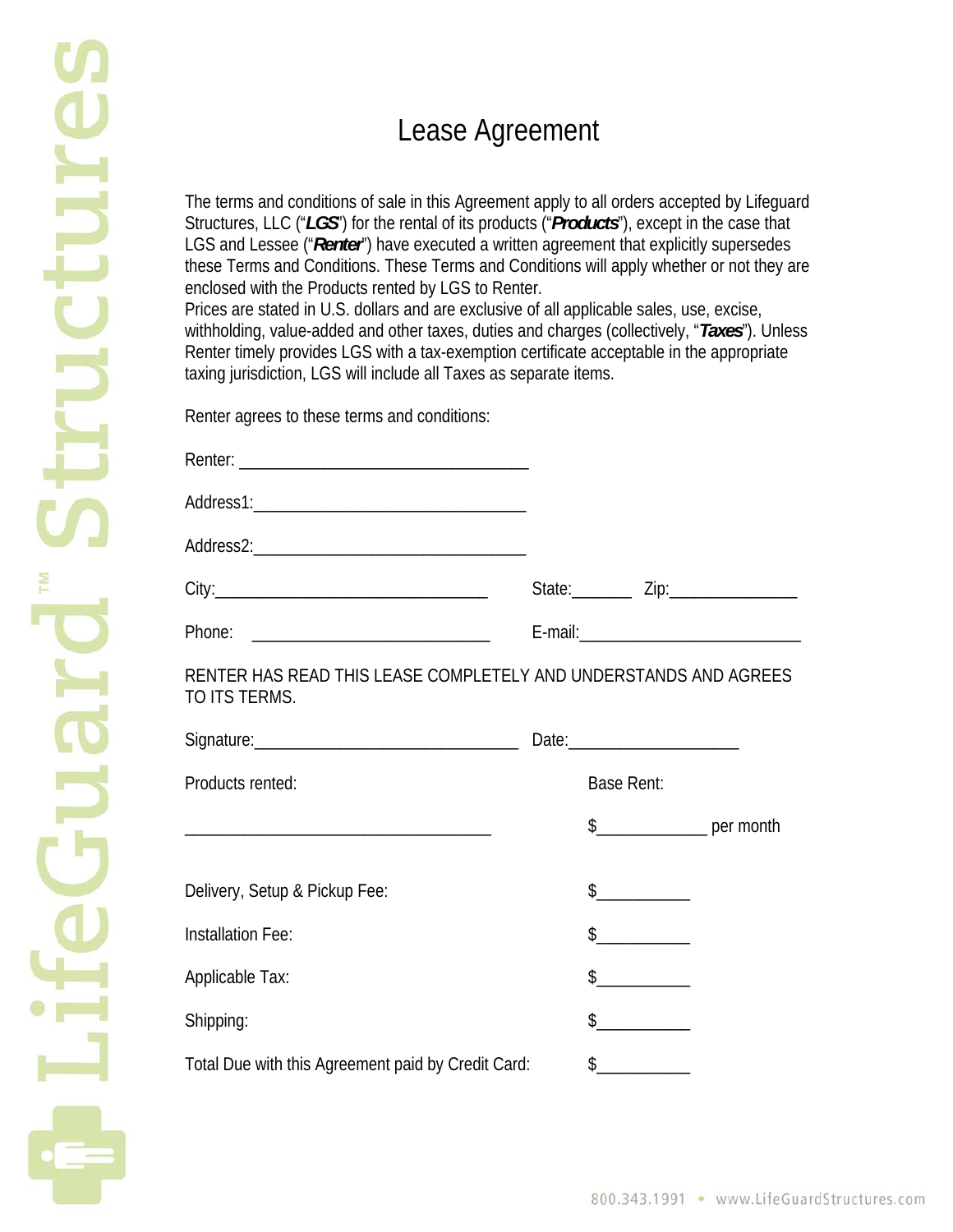Renter agrees to lease the Products selected and detailed from LGS for 24 months (the "Lease Term") beginning on the date the Products are delivered under the terms and conditions set forth herein. After 24 months the Lease will continue on a month-to-month basis until terminated by LGS or Renter. Over the Lease Term any additions or deletions to the Products will be confirmed in writing and will be subject to these same terms and conditions. Any changes in the Products covered by this lease after the initial delivery may result in modifications to the monthly rental payment and/or additional transportation charges.

Subsequent Monthly Payments Charged to Customer Designated Credit Card: All subsequent payments will be charged to Renter's credit card on file at the beginning of each month. Renter's total monthly payment is made up of Base Rent, Optional Charges and applicable Sales or Use Tax. Renter is obligated to keep the credit card information up to date.

Should Renter's credit card be declined for any reason and payment is not made in full by the 10<sup>th</sup> day of the month, unless restricted by law, Renter will be charged a LATE PAYMENT FEE of \$25.00 for each month the full amount of Renter's monthly lease payment is not successfully charged by the 10<sup>th</sup> day Renter's credit card on file. Additionally Renter will be subject to a monthly interest charge of 1.5% (unless restricted by law) on all balances over thirty (30) days past due. These fees and charges shall be in addition to all other remedies available to LGS in the event Renter fails to keep Renter's account current. Changes to credit card information including updating the expiration date, replacement cards or any other changes are the responsibility of the Renter to provide to LGS before the next payment is due. If LGS is required to seek out updated credit card information, an administrative fee of \$25 will be assessed.

LGS shall deliver, or arrange for the delivery by a third party carrier, the Products to the address specified above and on the mutually agreed date confirmed via electronic communications or phone call. Renter understands that delays in transportation may change the planned delivery date or timeframe. Renter grants LGS or other transportation/shipping company permission to enter the premises for the purposes of delivering and picking up the Products. LGS shall have no liability for damages resulting from any delay in delivery or pick up of the Products.

If, through no fault of LGS, an additional pick up or delivery and/or an unusual circumstance requiring additional time or equipment exists, an additional transportation/delivery charge will be due and charged to the credit card on file.

Renter may cancel this lease by e-mailing notice of cancellation to info@LifeGuardStructures.com. Cancellation of this Lease within two (2) business days of scheduled delivery or shipment will result in a Cancellation Fee of \$400. Cancellation after delivery will be treated as an Early Termination of the Lease.

Renter must provide LGS, at the e-mail address: info@LifeGuardStructures.com, with a minimum of 30 days notice in advance of the desired pick up or return shipping date. Failure to provide such notice may result in an additional charge equal to one month's rent plus applicable sales and use tax

In the event Renter terminates this lease early, Renter will remain liable for all obligations under this lease.

Rental Products are provided out of LGS's rental fleet and are rented "as is". LGS inspects the Products prior to delivery to insure that they are free of material defects or infestation. Renter is responsible for maintaining the Products in good condition, subject to ordinary wear. In the event of damage or loss, LGS will charge Renter its cost of replacing or repairing the Products, including materials, parts and labor. Renter will not remove any item of Products from the delivery address without LGS's prior written approval. IF RENTER FAILS TO RETURN THE PRODUCTS AS REQUIRED, RENTER WILL BE LIABLE TO LGS FOR AN AMOUNT UP TO THE REPLACMENT COST OF THE PRODUCTS PLUS HANDLING FEES IN ADDITION TO ALL OTHER PAYMENTS AND CHARGES DUE UNDER THIS LEASE.

LGS warrants that, for a period of ninety (90) days after the date of shipment by LGS, the steel structure will be free from defects in materials and workmanship under normal use. AS LGS'S SOLE LIABILITY AND BUYER'S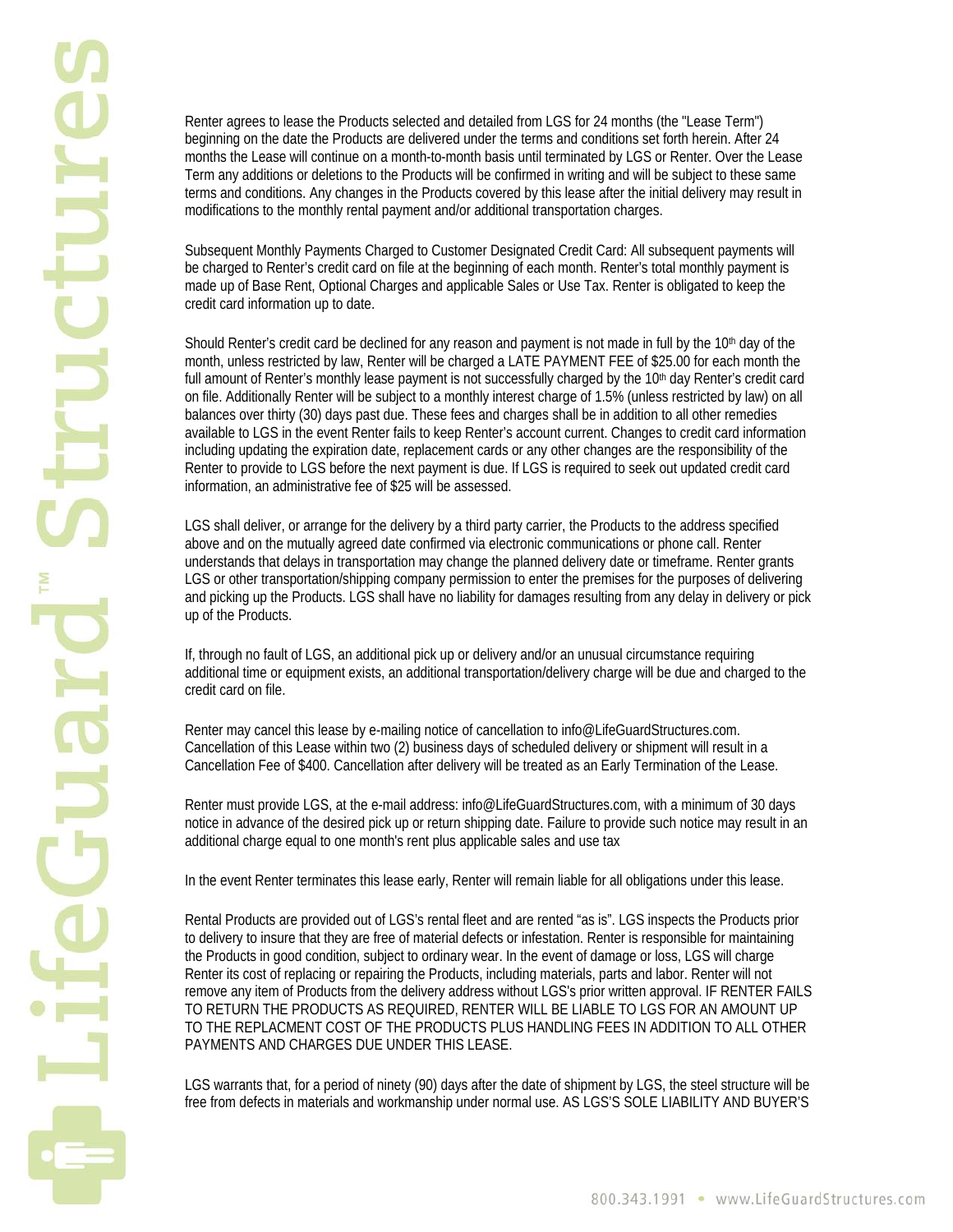SOLE AND EXCLUSIVE REMEDY FOR ANY BREACH OF THE LIMITED WARRANTY SET FORTH HEREIN, LGS WILL, AT ITS OPTION AND EXPENSE, REPAIR OR REPLACE ANY PRODUCT RETURNED TO LGS DURING THE WARRANTY PERIOD THAT DOES NOT COMPLY WITH SUCH WARRANTY, AS CONFIRMED BY LGS.

Renter is aware that, as part of its optional Location Services program, LGS exerts commercially reasonable efforts to maintain a registry of the installation locations of its Products, and to make such information available upon request from governmental and volunteer police, fire, search and rescue, and the like, authorities, agencies and organizations. If Renter elects to participate in LGS's Location Services program, Renter agrees to provide updates and corrected information to LGS promptly upon any change of location of Renter's Product unit or units.

RENTER IS INFORMED THAT, WHILE THE PRODUCTS AND LGS'S LOCATION SERVICE ARE INTENDED TO INCREASE THE CHANCES OF SURVIVAL OF ONE OR MORE PERSON(S) (UP TO THE MAXIMUM NUMBER OF PERSONS FOR WHICH THE PRODUCT IS RATED) PROPERLY SITUATED IN THE PRODUCT DURING A STRUCTURAL COLLAPSE, THE PRODUCT AND SUCH SERVICES MAY NOT PREVENT ALL INJURIES AND WILL NOT WITHSTAND OR BE PROTECTIVE IN ALL SUCH COLLAPSES. RENTER AND ITS CUSTOMERS UNDERSTAND AND ASSUME THE RISKS OF USING THE PRODUCT AND SUCH SERVICES, INCLUDING AMONG OTHERS, THE RISKS OF OBJECTS PIERCING THE PRODUCT FROM BELOW, CONCUSSIVE IMPACTS AND OTHER TRAUMAS (WHETHER FROM PRODUCT SURFACES, OBJECTS FLYING OR INTRUDING INTO THE PRODUCT, THE FORCE OF FALLS, OR OTHERWISE), SMOKE AND DUST INHALATION, NOXIOUS FUMES, FIRE, EXPLOSION, EXTREME TEMPERATURES, PROLONGED EXPOSURE, FLOODING OR WATER LEAKAGE, THE END USER'S REMOTENESS FROM THE PRODUCT DURING AN EVENT, USE OF THE PRODUCT BY UNAUTHORIZED PERSONS, SHOCK, EMOTIONAL DISTRESS, AND LACK OF TIMELY RESCUE, WHETHER OR NOT THE END USER HAS ACCURATELY REGISTERED THE LOCATION OF THE PRODUCT WITH LGS. Renter agrees not to remove or obscure any warnings or other labels on the Products unless and until they have been communicated to the intended users of the Product.

LGS will have no obligation to the extent that any failure of a Product to comply with the limited warranty set forth in subsection (A) above results from or is otherwise attributable to: (i) negligence or misuse or abuse of the Product; (ii) use of the Product other than in accordance with LGS's published specifications or manuals; (iii) re-use of a Product following a partial or complete structural collapse of the prior installation site of such Product; (iv) modifications, alterations or repairs to the Product made by a party other than LGS or a party authorized by LGS to do so; or (v) use of the Product in combination with any third-party devices or products that have not been provided or recommended by LGS; (vi) improper storage;(vii) Products that are floor samples or designated "AS IS" at the time of rent; (ix) differences between floor samples, printed illustrations, photos, video or internet displays and Products; (x) differences in natural materials; (xi) certain natural solid woods and highly figured veneers that can have tension that pulls the fibers of the wood which can result in hairline cracks over time. (This condition is considered an enhancement to the product); (xii) naturally variable raw materials with differences in grain character and color that are naturally occurring variations and are not within the control of the manufacturer; (xiii) natural color changes, variations, or movements in lumber or veneer products, and exposure to extreme temperature changes and direct sunlight, that may cause color changes and/or surface damage; (xiv) damage to screw inserts or fasteners caused by over tightening or attempting to lift or move a unit by the wood panels; (xv) dimpling or "oil canning" as a result of the production process; (xvi) overall steel dimensions which vary less than 9/32 of an inch.

ALL IMPLIED WARRANTIES OF MERCHANTABILITY OR FITNESS FOR A PARTICULAR PURPOSE ARE LIMITED TO THE DURATION OF THE APPLICABLE EXPRESS WARRANTY. ALL OTHER EXPRESS OR IMPLIED WARRANTIES, INDEMNITIES, AND CONDITIONS, INCLUDING ANY IMPLIED WARRANTY OF NON-INFRINGEMENT AND ANY WARRANTIES ARISING OUT OF COURSE OF DEALING OR USAGE OF TRADE, ARE DISCLAIMED. NO ADVICE OR INFORMATION, WHETHER ORAL OR WRITTEN OBTAINED FROM LGS OR ELSEWHERE WILL CREATE ANY WARRANTY NOT EXPRESSLY STATED IN THESE TERMS AND CONDITIONS. Some jurisdictions do not allow limitations on how long an implied warranty lasts, so the above limitation may not apply to Renter. This warranty gives Renter specific legal rights, and Renter may also have other rights which vary by jurisdiction.